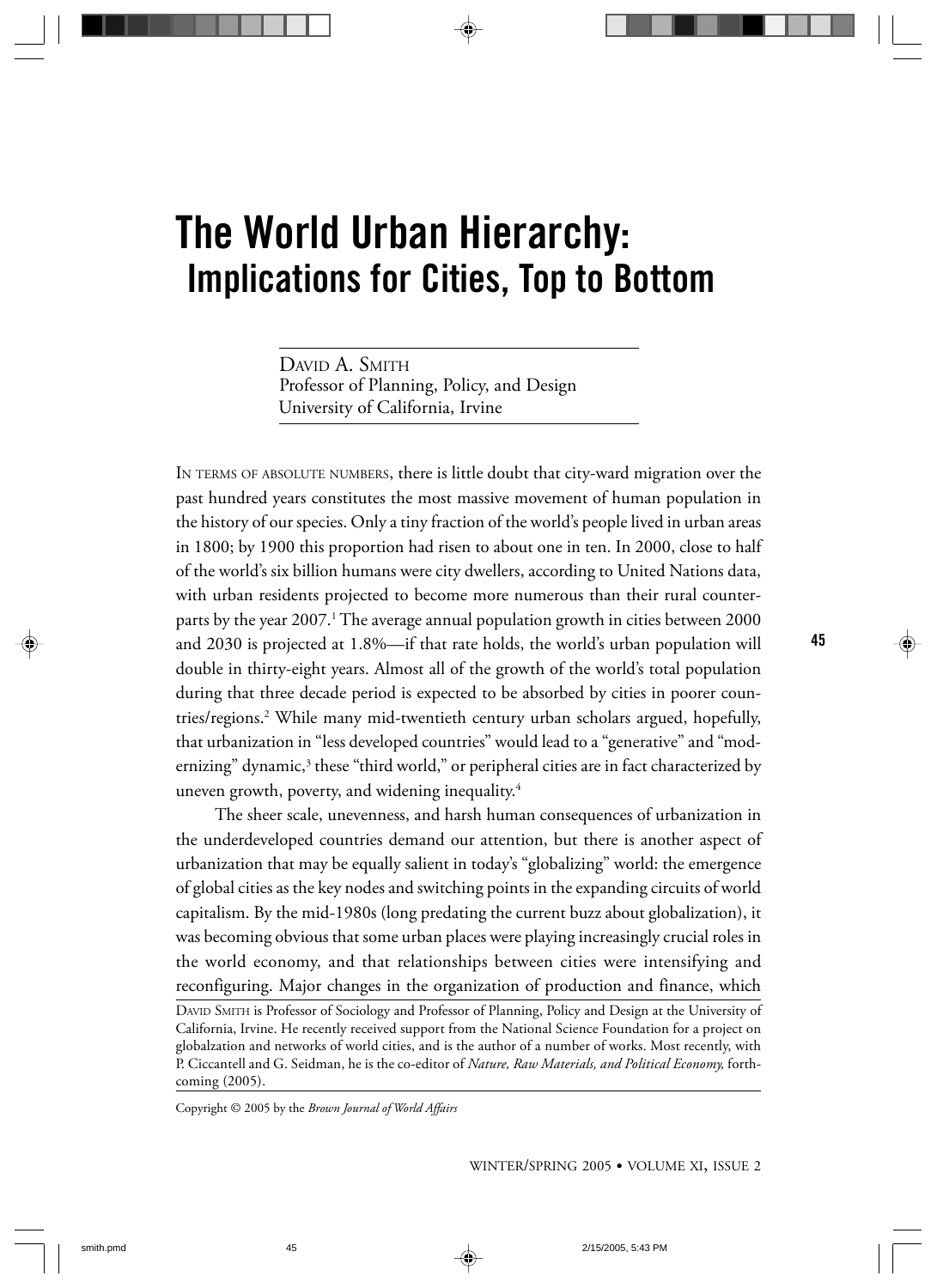were variously described as the twilight of "global Fordism,"5 the emergence of "flexible production,"<sup>6</sup> or the rise of a "new Leviathan,"<sup>7</sup> focused attention on "world cities"<sup>8</sup> or "global cities."9

These places are seen as the crucial points in the rapidly multiplying and lengthening strands of the global economic webs of trade, travel, communication, and finance that define the contemporary world economy. The emergence of "offshore" manufacturing in far-flung "global factories"<sup>10</sup> in the 1970s and 1980s was the beginning of a trend leading to thoroughly globalized production in a wide array of goods and services by the turn of the century. Simultaneously, flows of capital, people, commodities, and information around the planet began moving at an increasing rate. The high velocity and immense complexity of these exchanges can be dizzying, making it difficult for analysts to comprehend the process, much less offer ideas about how to control it.<sup>11</sup> Things are not only happening very fast—the pace is constantly increasing. Even insiders like transnational financier George Soros liken the contemporary global economy to a runaway train.<sup>12</sup>

Putting aside this image of "lost control," there is an emerging consensus that global cities are the switchboards or nerve centers of these worldwide corporate and financial networks, acting as "command and control centers."13 In these centers cluster the headquarters of multinational corporations, giant banks, and new supranational economic institutions (such as trade organizations or development banks). These world cities are the increasingly dominant centers of a progressively more integrated, hierarchical world city system.14 Perhaps paradoxically, many civic leaders aspire to global city status and see it as a key to economic dynamism and growth, though it is no panacea for urban problems. Instead of leading to the general prosperity of local citizens, growth seems to generate social polarization within these world cities.<sup>15</sup>

Before we embark on a lengthy discussion of the global city, it is necessary to comprehend the theoretical generation of this concept. The world/global city conceptual framework developed by John Friedman and Saskia Sassen not only stimulated research—the paradigm also engendered heated debates about the global city's basic premise, its claims,<sup>16</sup> and the breadth of its applicability.<sup>17</sup> In an era of rapid global economic change, it is not surprising that many of the major monographs on global cities consider exclusively those cities "on the top," emphasizing their cutting edge advantages as centers for multinational management, finance, and high level business services.18 These surveys focused on the great metropoles of Western Europe, North America, and East Asia, arguing that few of even the very largest urban agglomerations in the third world (or in the poorer countries on the periphery of the world-system) can truly be called global cities.19

Left out of discussions on global/world cities—but, obviously, of enormous em-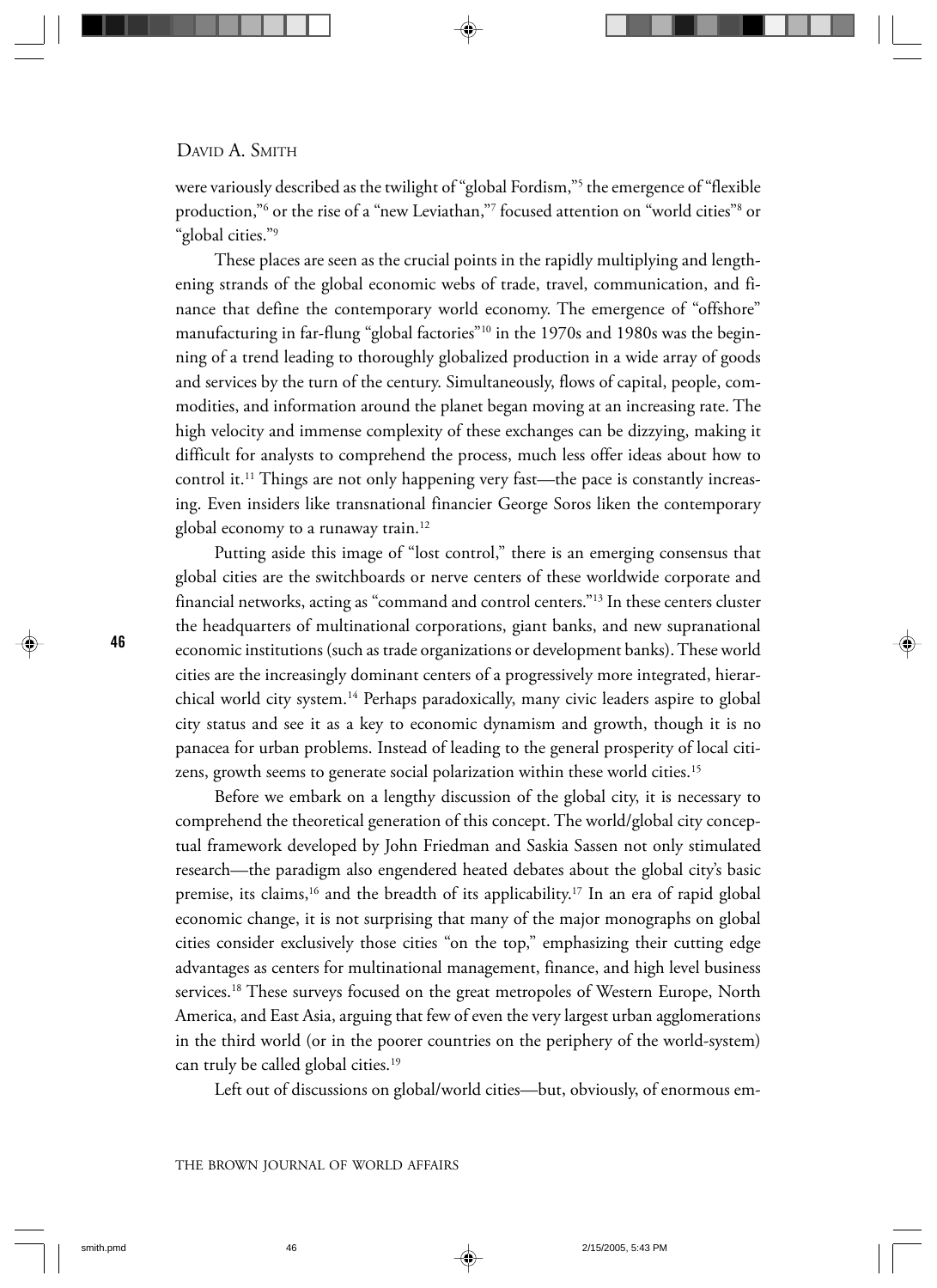pirical importance—research on urbanization in most of the underdeveloped world consists of theoretically modest (or even candidly eclectic and descriptive) case studies, often implicitly grounded in old "developmentalist" assumptions about the ultimately progressive nature of the urban process. Exemplifying this point are some recent anthologies. Josef Gugler, editor of the mid-1990s *The Urban Transformation of the Developing World* and *Cities in the Developing World*: *Issues, Theory, and Policy*, advocates using multiple theoretical approaches while "privileging" none, with a heavy focus on distinct "regional trajectories."20 Another two volume anthology—the arguably more influential *Metropolis Era, Volumes 1 and 2* by Mattei Dogan and John Kasarda—introduced the idea of the "mega-city;"21 a concept suggesting that huge cities demographically epitomized "the metropolitan explosion in the third world"22 in recent years. The image of the mega-city dominating the urbanizing landscape of underdeveloped regions of the world gained wide currency.23

This may be evocative, but is unfortunately, not very helpful empirically or analytically. For one thing, it turns out that the proportion of people living in mega-cities with populations over ten million is surprisingly small—most of the city growth, even in the poorer countries, is in small and medium sized urban areas.<sup>24</sup> Furthermore, the mega-cities view also lacks conceptual coherence. If mega-city implies anything beyond a description of sheer scale, it can only confound by implying the dubious proposition that all giant cities in the world experience common problems or tend to follow similar dynamics. Volumes of case studies belie this simplistic view.

The dramatic transformations of and in cities, the epochal shift of world urban demographic growth toward previously un- and under-developed countries, coupled with the rise of the central focus on global cities and globalization, presents an intriguing dilemma for comparative urban studies and urban sociology. How can we reframe a global perspective that probes the depths of the urban slums and poverty in underdeveloped regions, as well as the commanding heights of high arbitrage on Wall Street or in the City of London?

#### **NETWORK AND HIERARCHY IN A WORLD CITY SYSTEM**

Implicit in the world cities literature is the idea that these places occupy high places in some sort of global urban system or hierarchy. The idea of different "tiers" of interconnected world cities in Friedmann's early essays imply a network or relational aspect<sup>25</sup> similar to national patterns of "urban dominance" conceptualized by ecological approaches to urban sociology in the mid-twentieth century.<sup>26</sup> While urban scholars have long claimed that great cities are intriguing places to study global processes, some now argue that city networks are increasingly important constitutive dimensions of the glo-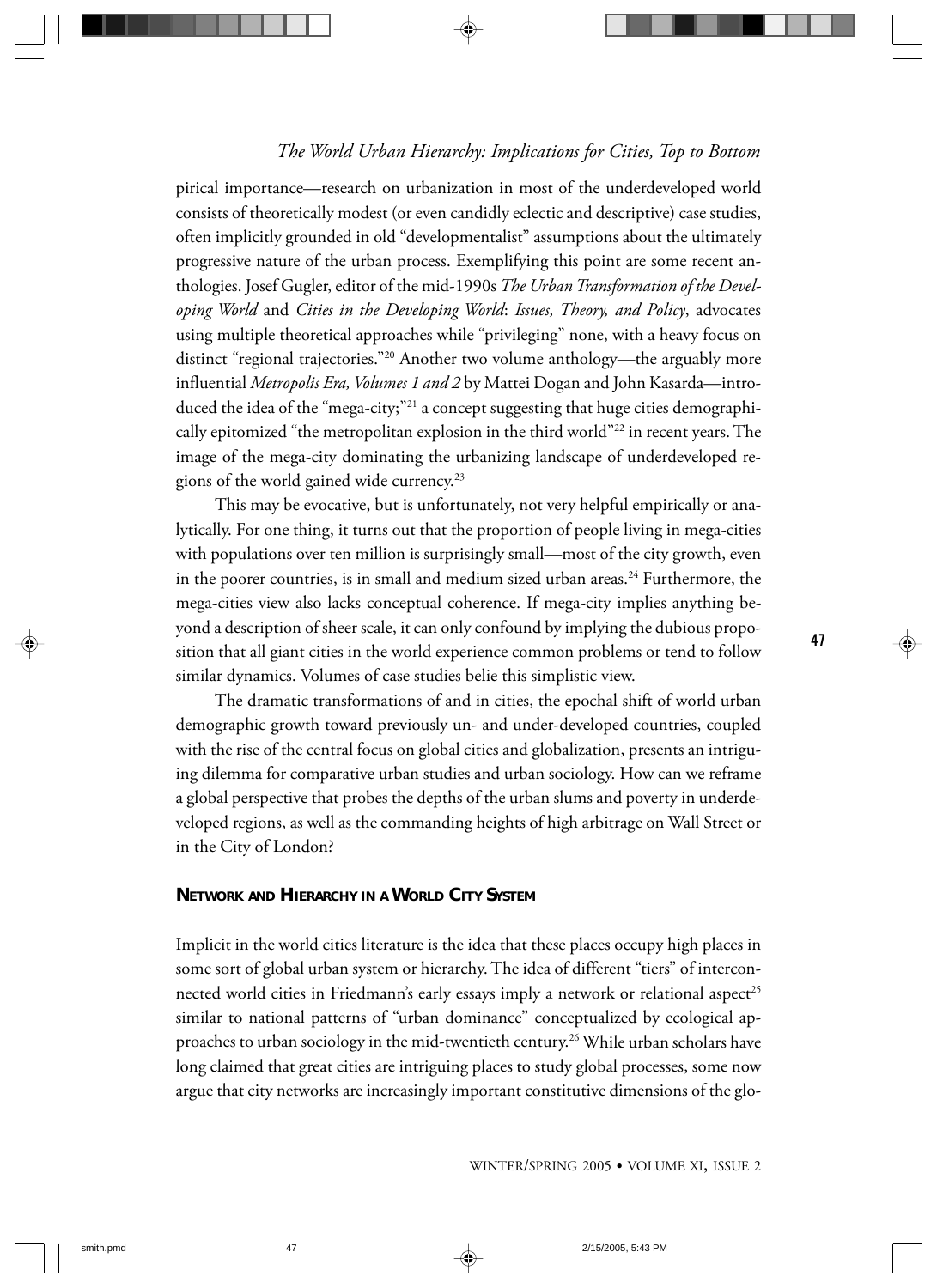bal political economy (rivaling inter-national relations in significance).<sup>27</sup> From this perspective, the major cities of the world are the key organizational nodes in multiple global networks of economic, social, demographic, and information flows. This relational perspective on cities and the world-system provides a powerful image. But too often arguments about the world city hierarchy and the relative ranking of urban places are inexact. Scholarly discussions often end with rough guesstimates of where particular cities fit, while popular discourse is often hijacked by civic boosterism that insists that "our" city is at or near the top.

Moving to a more rigorous image of the morphology of the global urban hierarchy has proven to be difficult. David Meyer made an early attempt, examining international banking headquarters in various cities in Latin American, North America and Europe.28 Saskia Sassen provided volumes of both national- and city-level data to make the case for the dominance of New York, Tokyo, and London.<sup>29</sup> Admirable as these efforts were, they still failed to directly tap the relational aspect of global cities.<sup>30</sup> The obvious technique for capturing this dimension of the world city system is formal network analysis. But any research that uses this methodology requires data on connections, flows, or ties between units. This sort of information is much more difficult to obtain about any large scale global system (it is much easier to find data on the attributes of particular places than the links or flows between them); network data that is available is usually compiled for national units (for instance, flows of country-to-country trade).<sup>31</sup> Recently, however, researchers on both sides of the Atlantic have overcome this data problem and used quantitative network analysis techniques to examine interurban linkages and map the world city hierarchy in the late twentieth and early twentyfirst centuries.

The largest and most extensive project is the "Globalization and World Cities Study Group and Network" at Loughborough University, led by Peter Taylor. This project systematically collected data on city-to-city ties based on 1) a content analysis of business news, 2) survey data on the movement of skilled labor within firms, and 3) the concentration of "producer services" in cities.<sup>32</sup> The result is an impressive compendium of studies that rank as many as 316 major urban centers across six continents and many countries.33 Arthur Alderson and Jason Beckfield at Indiana University use a similar array of quantitative techniques and empirically different but conceptually similar data, such as the branch locations of Fortune 500 multinational enterprises in a large number of cities around the world, ultimately ranking the top fifty world cities.<sup>34</sup> Finally, my colleague Michael Timberlake and I also use formal network analysis to examine inter-urban linkages. But instead of using information on corporate or financial firm branch offices, like our two sets of colleagues, we use information on international air travel (from airport-to-airport).35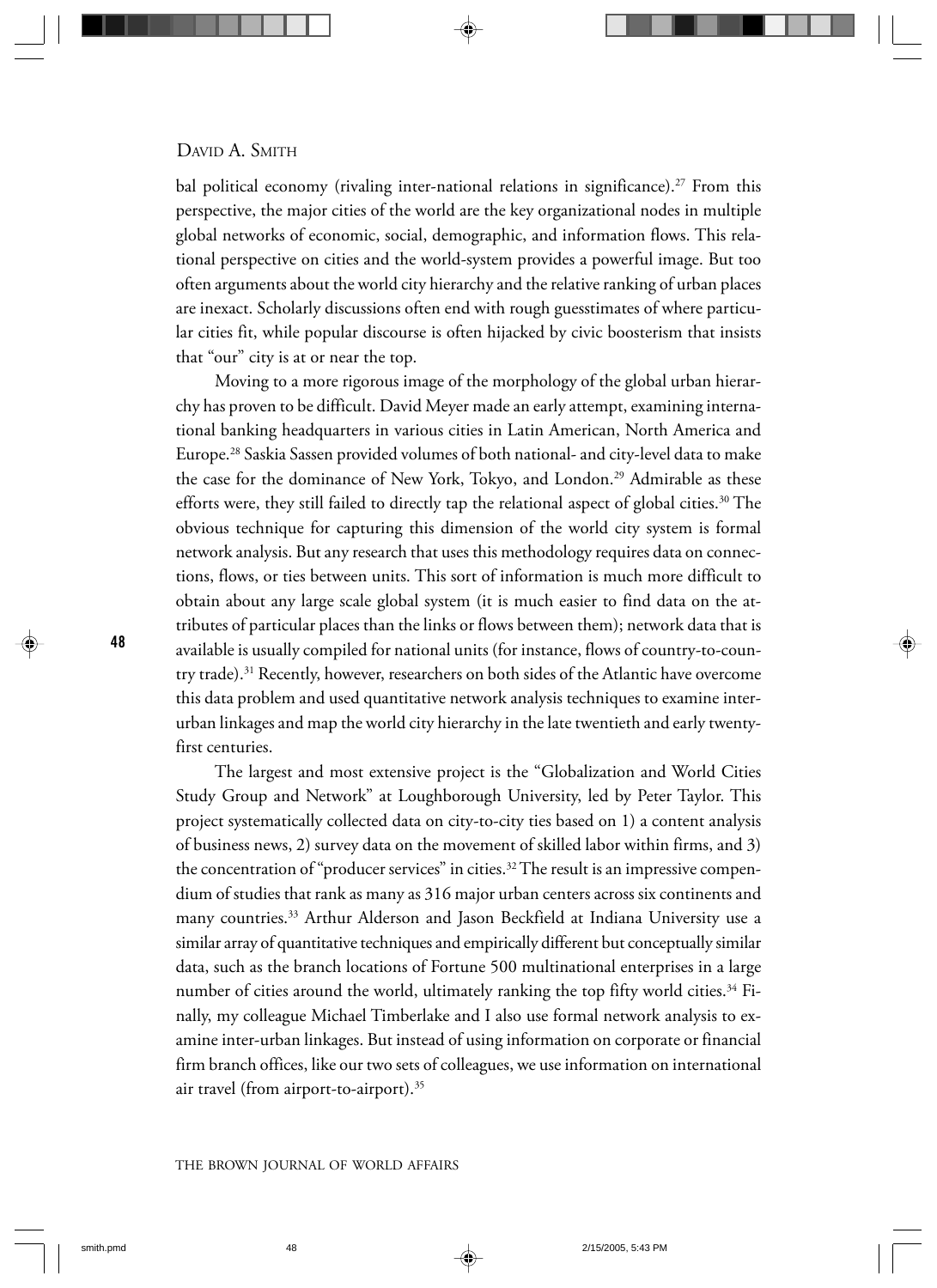Each of these collaborative research projects on the world city system as a network has yielded a great deal of information, and each have distinct strengths and weaknesses.36 Despite using different measures for inter-city linkages and different network methodological tools, there is quite a bit of overlap in the results: New York,

London, Paris, and Tokyo are among the most dominant or prominent in each ranking system, the top echelon of the next twenty-five to fifty cities tend to be North American, East Asian, and Western European—regional "clique" patterns emerge.

Leaving aside the details of these studies, the main point to emphasize is that it is not only possible to conceptualize a global city system, researchers now have the data and the analytical tools to rigorously measure where the world's urban places "fit" into

There is some truth to the claim that, "All cities today are world cities." All the emerging cities of Africa, Latin America, and Southeast Asia are linked to the global economy and, particularly, to the network of world cities.

a global urban hierarchy. With the idea of a world city hierarchy whose general contours we can discern, it is possible to re-theorize urban dynamics, even in those places that are incorporated into this network at its lower reaches.

## **THE URBAN PERIPHERY: LINKED CITIES IN THE UNDERDEVELOPED REGIONS**

I began this essay highlighting the importance of understanding urbanization in the poorer regions and countries of the world, emphasizing the fact that recent massive rural-to-urban migration and the rapid growth of cities there represented an epochal shift, at least as important as the much noted rise of world cities in the rich postindustrial societies in the past couple of decades. In this concluding section, the focus will return to cities of the poor in underdeveloped regions.

There is some truth to the claim that, "All cities today are world cities."37 All the emerging cities of Africa, Latin America, and Southeast Asia are linked to the global economy and, particularly, to the network of world cities, in a variety of ways. But it is also clear that various metropolises fit into the world urban hierarchy at different levels and play very distinctive roles in that wider system. Analysis of urban systems, whether global, national, or regional, from the perspective of geography or sociology, using the old human ecological framework or the newer urban political economy approach, emphasizes power and dominance.<sup>38</sup> Furthermore, one of the key advantages of identifying where places fit into positions in these systems, is that "structural isomorphism" will lead to similar roles. In other words, if two cites are at or about the same level in the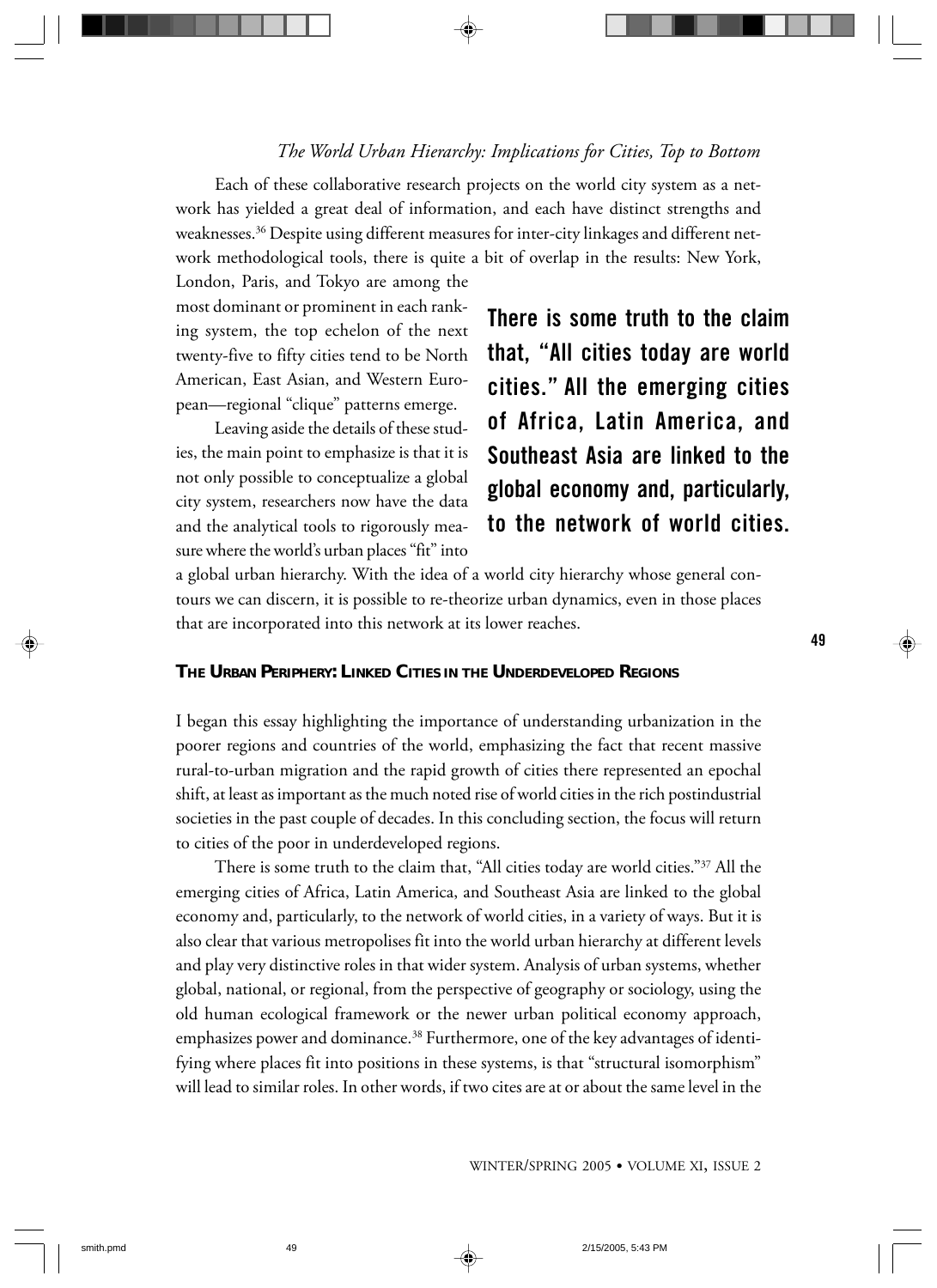urban hierarchy, we should logically expect them to follow broadly similar dynamics.39

In the 1970s and 1980s, at a time when the neo-Marxist world-system scholarship was blossoming, an "urbanization in the world-economy"<sup>40</sup> approach emerged. This perspective took its initial impetus from Manuel Castells' suggestion that we should consider the growth of third world cities as "dependent urbanization."41 This devel-

Today's emphasis on world city systems allows us to think about (and even rigorously classify) urban places around the world in terms of their place within the global urban hierarchy.

oped into a theory of "dependent urbanization," which attempted to apply world-system categories to the growth of cities in various "zones" (core, periphery and semiperiphery) of the globe.

Scholars using this approach were very productive,  $42$  and their work was a major improvement upon the conventional comparative urban research of the proceeding era that was very invested in "developmentalism" and "modernization theory." But it was also problematic.

There are many variations on urban themes around the world, reflecting local historical conditions and regional trajectories, and it was unrealistic to expect that urbanization could be "explained" by world-system categories. Furthermore, the world-system approach itself (like most of comparative sociology at the time) remained "state-centric" in this period, focusing on nations as the critical unit to categorize and the main locus of development or underdevelopment.

Today's emphasis on world city systems allows us to think about (and even rigorously classify) urban places around the world in terms of their place within the global urban hierarchy.

In the empirical work on world city networks, major cities in underdeveloped countries often appear as "near isolates" or weakly connected, and at, or near, the bottom of the hierarchy.<sup>43</sup> Many of these places are truly peripheral to the network—they are part of the system, but tend to have fewer links to other cities in general, sparse connections to other similarly low ranking urban places (even in their own world regions), and strong bilateral ties to one of the core world cities. This relationship to one of the "top" cities is often reminiscent of (and may even have originated in) old colonial and neo-colonial geopolitical relations (examples might include West African capital cities' air links to Paris, Latin American urban ties to New York, or Southeast Asian cities' financial connections to Tokyo). The structural similarity between these cities at the nether reaches of the global urban hierarchy should have theoretical import, and help unravel patterns of social change within these places.

Understanding the global urban hierarchy and how these large, growing, but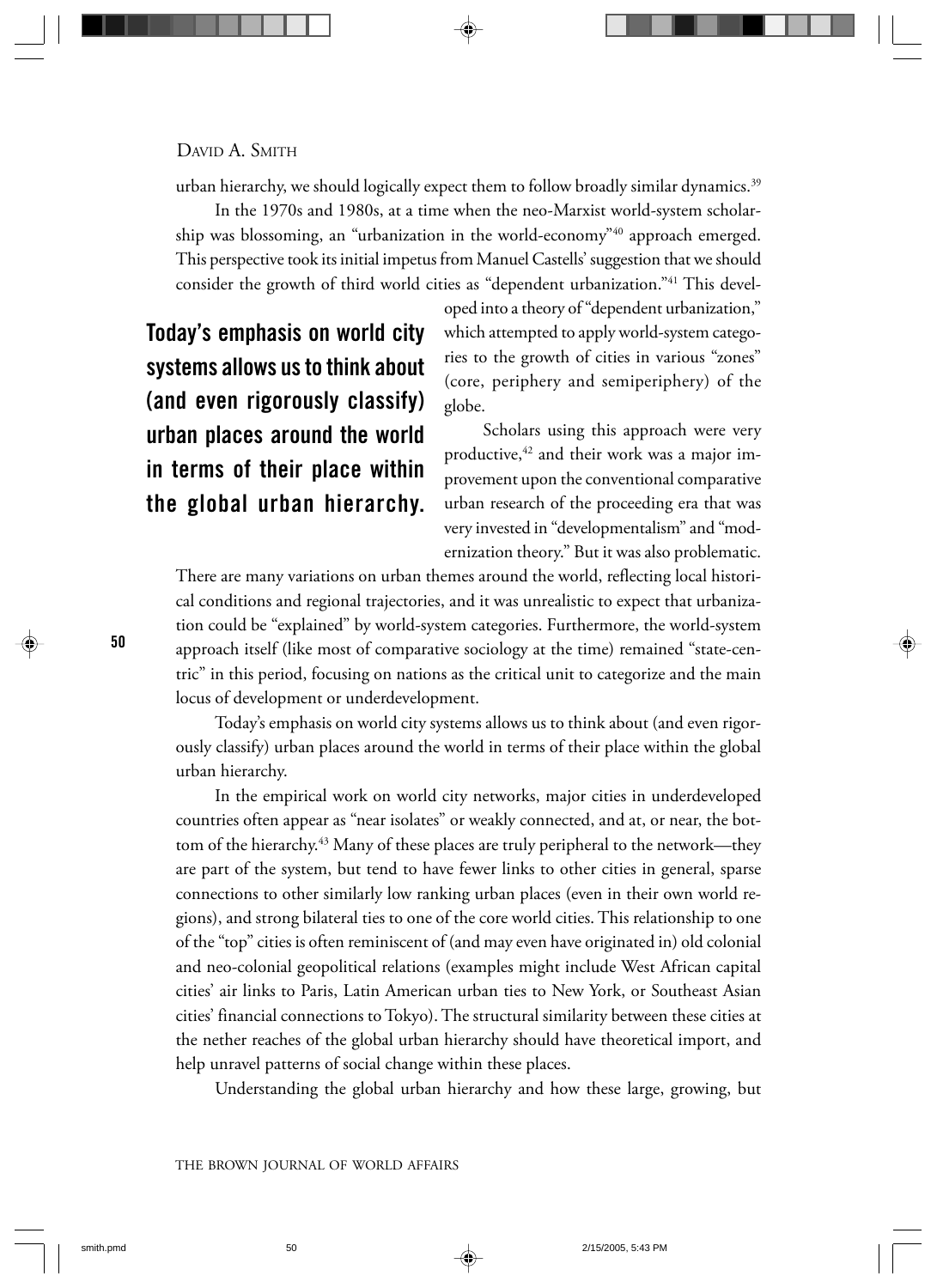lower echelon cities fit into it, should provide scholars new conceptual traction. We can locate local urban process in terms of both their place in the world urban system and the wider global economy, and probe the interaction between the two. Cities that hold places on the lower rungs of the world city system, and are also located in peripheral zones of the world-economy (for example, much of sub-Saharan Africa, most of Latin America, and large swathes of Southeast Asia) may be doubly disadvantaged and in specific ways that can be more fully understood via theoretically-informed studies. Conceptualizing city dynamics in terms of the articulation of their structural positions/roles in these larger dual global structures suggests an incipient conceptual framework for studying urban dynamics in underdeveloped regions that have been ignored by default in much of the recent work on world cities.<sup>44</sup>

It is important that these rapidly growing cities of the poor be brought back into conceptual focus. I strongly agree with recent calls by other scholars that urbanization in poor countries must return to a central place in our thinking about global urban processes. They are far too important to be left "off the map."45 But neither a retreat into eclecticism (emphasizing the diversity of the world's cities) nor a return to a generic "cosmopolitan urban theory" (that suggests all cities in the world share similar dynamics) offers constructive directions for future research. Comparative urban scholars need solid conceptual foundations to ground their research, help them formulate central questions, and channel their investigations of different cities and patterns of urbanization in a way that maintains dialogue with one another and builds common and maybe even cumulative theoretical understanding. Rather than eschewing categories or pretending that cities can escape "global logics," we must work to illuminate the multiple, cross-cutting, world processes, and hierarchies in which all urban areas are interwoven and enmeshed. Some classification systems are better than others, hypothesized patterns fail to materialize with some regularity, and even entire theoretical paradigms can fall (witness the old "developmentalist/modernization" approach). But the rapidly growing, poverty-stricken cities of the global South, need to be viewed through a conceptual lens, and locating them on grids of global networks, including the world city hierarchy, offers a promising starting point.

Finally, some brief comments on attempts to bring about change. Most comparative urban scholars are interested in cities and development because we would like these processes to lead to better outcomes, even a better world. How does the image of cities in a global urban system relate to images of urban utopia? To begin, I think it is a mistake to place much onus on academic theory for the dire conditions of contemporary cities. Suggestions that scholarship on world cities is the prime motivation behind urban elite efforts to implement frequently counter-productive and regressive urban development policies to move their cities up the hierarchy<sup>46</sup> grossly underestimates the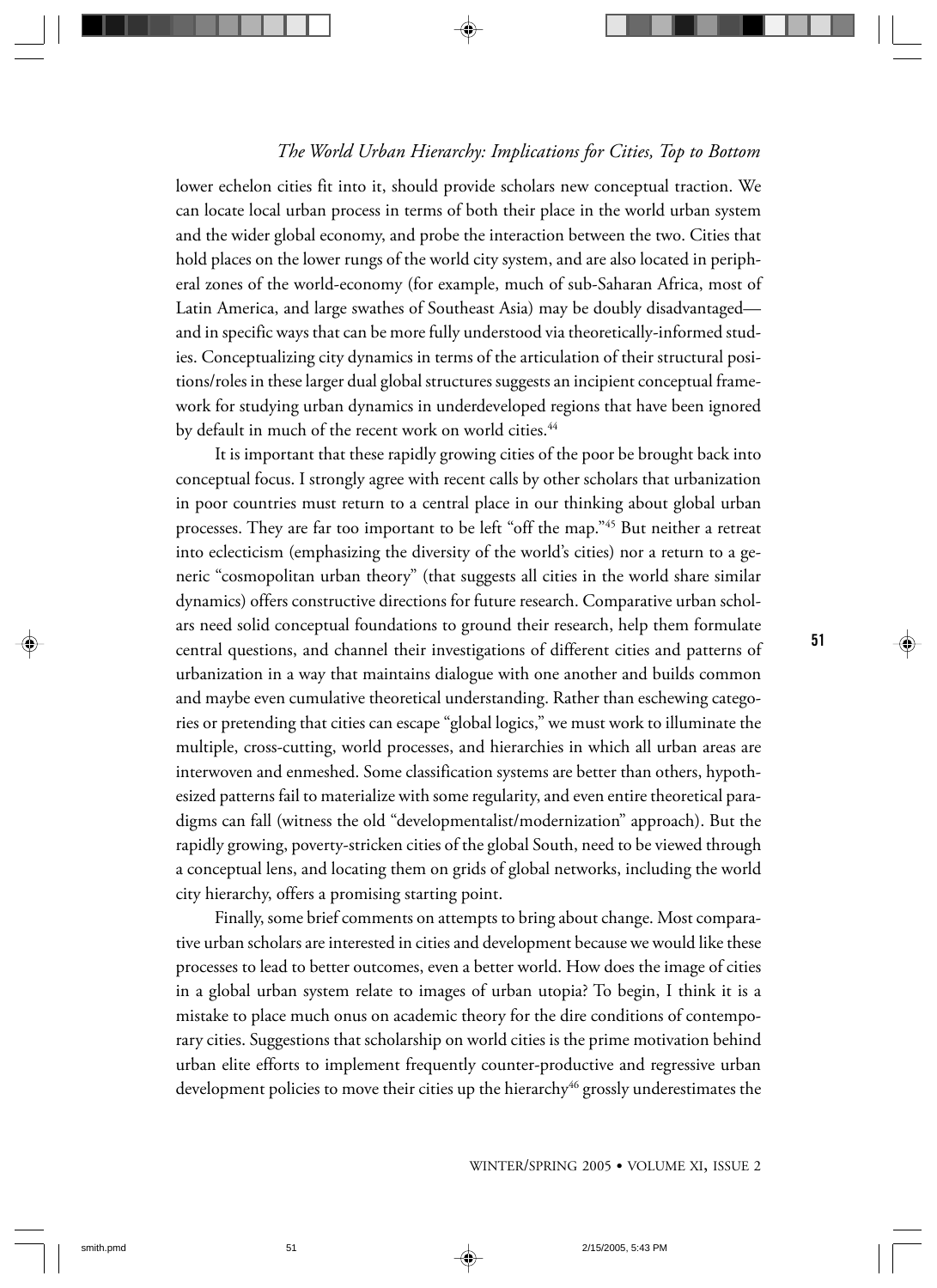ability of place-based capitalists and growth coalitions to identify their own narrow interests.47 Truly, policymakers do not require urban theory to justify these goals, and probably very few read any of it.

How does situating cities in global structural hierarchies affect prospects for planned progress or citizens initiatives towards more livable cities? In order to answer this, we need to disabuse ourselves of the notion that conceptualizing how urban places fit into global structures, even highly constraining ones, necessarily limits individual and community agency. In fact, understanding structural constraint is a necessary prerequisite for constructive resistance against repressive power.<sup>48</sup> Peter Taylor argues that the emerging world city network will be one of increasing importance in global politics and economics—and he sees it as a potential point of freedom, cooperation, and even "transnational democracy," with "knowledge capitalists" who are also global "network capitalists" providing a possible vanguard. $49$  For now, I would argue for a more limited and guarded view, particularly in regard to cities in poorer countries. Understanding a city's structural location in the global city hierarchy (and along other overlapping grids) should help progressive policy makers and popular movements identify global allies, make wider alliances, and understand the limits of the possible. This should enable them to take action that will help their communities get a more equitable share of global wealth and move these places toward more sustainable growth. Hardly a utopia, but better than the status quo in many peripheral cities today.  $\blacksquare$ 

#### **NOTES**

1. United Nations Department of Economic and Social Affairs, *World Urbanization Prospects: The 2003 Revision* (New York: United Nations, 2004), See especially Table 1.

2. Ibid., Figure 2.

3. Bert Hoselitz, "Generative and Parasitic Cities," *Economic Development and Cultural Change* 3 (1954): 278-294; Leonard Reissman, *Urban Process: Cities in Industrial Societies* (Glencoe, IL: Free Press, 1964).

4. Bryan Roberts, *Cities of Peasants: The Political Economy of Urbanization in the Third World* (Beverly Hills, CA: Sage, 1978); Warwich Armstrong and Terry McGee, *Theatres of Accumulation: Studies in Asian and Latin American Urbanization* (London: Methuen, 1985); David A. Smith, *Third World Cities in Global Perspective: The Political Economy of Uneven Urbanization* (Boulder, CO: Westview Press, 1996).

5. Alain Lipietz, *Mirages and Miracles: The Crisis of Global Fordism* (London: Verso, 1987).

6. Allan Scott, "Flexible Production Systems and Regional Development," *International Journal of Urban and Regional Research* 12 (1988): 171-186.

7. Robert Ross and Kent Trachte, *Global Capitalism: The New Leviathan* (Albany, NY: State University of New York Press, 1990).

8. John Friedmann and Goetz Wolff, "World City Formation: An Agenda for Research and Action," *International Journal of Urban and Regional Research* 6 (1982): 309-344; John Friedmann, "The World City Hypothesis," *Development and Change* 4 (1986):12-50.

9. Anthony King, *Global Cities: Post-Imperialism and the Internationalization of London* (London:

<sup>\*</sup> Thanks to Tonya Schuster and Michael Timberlake, who read a draft of this paper and provided useful comments.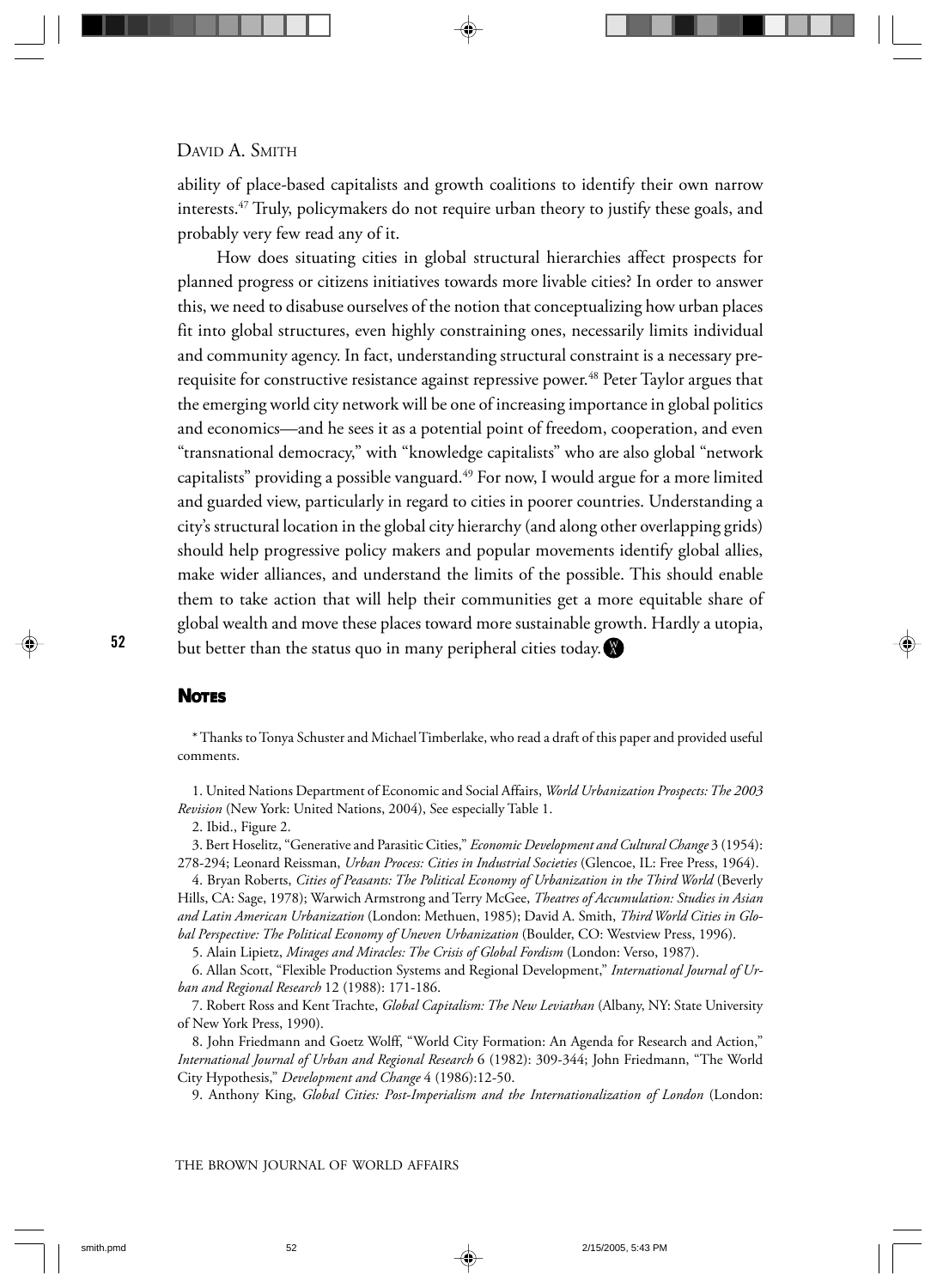Routledge, 1990); Saskia Sassen, *The Global City: New York, London* (Princeton, NJ: Princeton University Press, 1991); Janet Abu-Lughod, *New York, Chicago, Los Angeles: America's Global Cities* (Minneapolis: University of Minnesota Press, 1999).

10. Annette Fuentes and Barbara Ehrenreich, *Women in the Global Factory* (Boston, MA: South End Press, 1982).

11. Robert Wade, "Globalization and Its Limits: Reports of the Death of the National Economy are Greatly Exaggerated," in Suzanne Berger and Robert Dore, eds., *National Diversity and Global Capitalism* (Ithaca, NY: Cornell University Press), 118-134; Saskia Sassen, *Losing Control? Sovereignty in an Age of Globalization* (New York: Columbia University Press, 1996).

12. George Soros, "The Capitalist Threat," *The Atlantic Monthly* 249 (1997): 45.

13. Sassen (1991), *op. cit.*

14. Paul Knox and Peter Taylor, eds., *World Cities in a World-System* (New York: Cambridge University Press, 1995); David A. Smith and Michael Timberlake, "Conceptualizing and Mapping the Structure of the World System's City System," *Urban Studies* 32 (1995): 287-302.

15. Sassen (1991), *op. cit.*

16. See for example Taylor and Knox (1995); or James W. White, "Old Wine, Cracked Bottle? Tokyo, Paris, and the Global City Hypothesis," *Urban Affairs Review* 33 (1998):451-477; Saskia Sassen, "Swirling that Old Wine around in the Wrong Bottle: a Comment on White," *Urban Affairs Review* 33 (1998): 478- 481; Michael Peter Smith, "The Global City––Whose Social Construct is it Anyway? A Comment on White," *Urban Affairs Review* 33 (1998): 482-488; James W. White, "Half-Empty Bottle or no Bottle at all? A Rejoinder to Sassen and Smith," *Urban Affairs Review* 33 (1998): 489-491.

17. Richard Child Hill and June Kim, "Global Cities and Developmental States: New York, Tokyo, and Seoul." *Urban Studies* 37 (2000): 2167-2195; Alan Gilbert, "World Cities and the Urban Future: The View From Latin America," in Fo Chen Lo and Yue-man Yeung, eds., *Globalization and the World of Large Cities* (Tokyo: UN University Press, 1998).

18. King (1990) *op. cit.*; Sassen (1991) *op. cit.*; Abu-Lughod *op. cit.*

19. For a critique, see Jennifer Robinson, "Global and World Cities: A View from Off the Map," *International Journal of Urban and Regional Research* 26 (2002): 531-554. She claims that the global and world cities literature is highly problematic because it implies that large parts of the world––in places such as Africa and Latin America––are "the 'voids' of world and global cities approaches" (537), and these places are consigned to "structural irrelevance." While this impression is conveyed in much of this literature, it is worth noting that Sassen clearly does not believe that all cities in "the South" are irrelevant. See Saskia Sassen ed., *Global Networks, Linked Cities* (New York: Routledge, 2002).

20. Josef Gugler, ed., *The Urban Transformation of the Developing World* (New York: Oxford University Press, 1996); Josef Gugler, ed., *Cities in the Developing World: Issues, Theory, and Policy* (New York: Oxford University Press, 1997).

21. Mattei Dogan and John Kasarda, *The Metropolis Era, Volume 1: A World of Giant Cities* and *The Metropolis Era, Volume 2: Mega-Cities* (Newbury Park, CA: Sage, 1988).

22. Ibid., "Introduction," Volume 1, 18.

23. For a sense of the pervasiveness of this idea, conduct an electronic search on either the Worldwide Web or a database of journal article abstracts: literally dozens of items show up, including some research and policy conferences, academic centers, and even videos on the subject.

24. United Nations Department of Economic and Social Affairs, *World Urbanization Prospects: The 2003 Revision* (New York: United Nations, 2004), see especially Table 6.

25. Friedmann and Wolff (1982), *op. cit.*; Friedmann (1986), *op. cit.*

26. Amos H. Hawley, *Human Ecology: A Theory of Community Structure* (New York: The Ronald Press, 1950), see particularly, Chapter 12 for discussions of "dominance" and "dependence"; for a sweeping empirical study of the dominance hierarchy in the United States urban system, see Otis D. Duncan, William R. Scott, Stanley Lieberson, Beverly Duncan and Hal Winsborough, *Metropolis and Region* (Baltimore, MD: Johns Hopkins University Press, 1983).

27. Manual Castells, *The Rise of Network Society* (Cambridge, Mass.: Blackwell Publishers, 1996); Saskia Sassen, "Introduction: Locating Cities on Global Circuits," in Saskia Sassen (2002), *op. cit.*, 1-36; Peter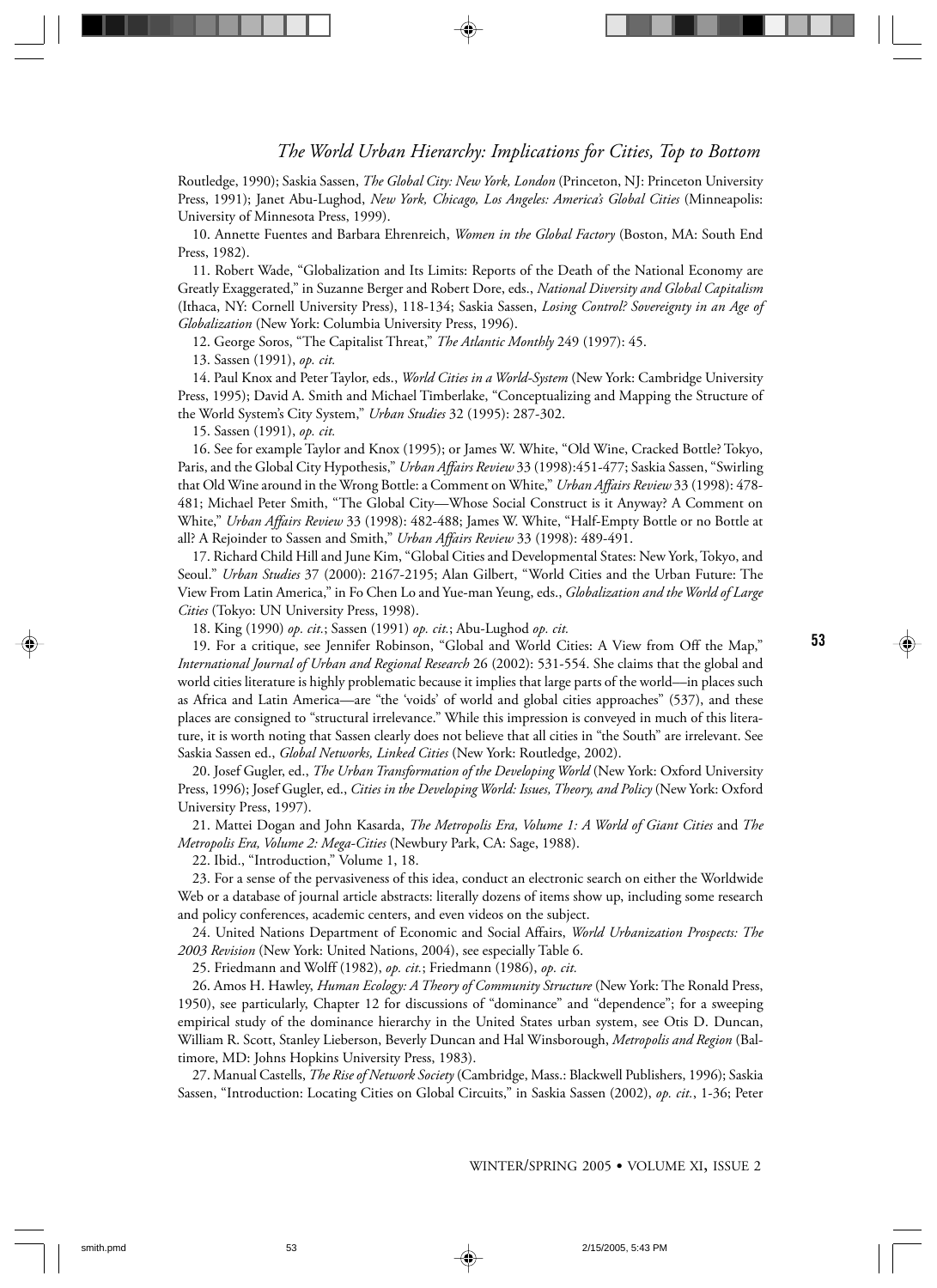Taylor, "Recasting World-Systems Analysis: City Networks for Nation-States," in Wilma Dunaway, ed., *New Theoretical Directions for the 21st Century World-System* (Westport, CT.: Greenwood, 2003), 130- 140.

28. David Meyer, "World System of Cities: Relations between International Financial Metropolises and South American Cities," *Social Forces* 64 (1986): 553-581.

29. Sassen (1991), *op. cit.*

30. Taylor says this particularly well: "'unrelational' research on cities...continues to dominate urban studies even within the world city literature." Peter Taylor, *World City Network: A Global Urban Analysis* (London: Routledge, 2004).

31. For a formal network analysis of international commodity trade, yielding an image of the modern world-system, see David A. Smith and Douglas R. White, "Structure and Dynamics of the Global Economy: Network Analysis of International Trade 1965-1980," *Social Forces* 70 no. 4 (1992) :857-893.

32. This is quite true to the main thrust of Sassen's arguments about what really gives world cities their power to "command and control." It is also analogous to the strategy developed by Meyer (1986), *op. cit.*, for a smaller regional group of cities.

33. Readers can get a sense of almost a decade of research, leading to over 150 electronically accessible research bulletins, by visiting the "Global and World Cities" (GaWC) website at <http://www.lboro.ac.uk/ gawc>. Taylor and his colleagues have published many scholarly articles in the past few years, but the most thorough source now available is Taylor (2004), *op. cit.*

34. Arthur Alderson and Jason Beckfield, "Power and Position in the World City System," *American Journal of Sociology* 109 (2004): 811-851.

35. David A. Smith and Michael Timberlake, "Conceptualizing and Mapping the Structure of the World System's City System," *Urban Studies* 32 (1995): 287-302; David A. Smith and Michael Timberlake, "World City Networks and Hierarchies, 1977-1997: An Empirical Analysis of Global Air Travel Links," *American Behavioral Scientist* 44 (2001): 1656-1678.

36. The use of data on elite financial services firms and Fortune 500 firms by Taylor et al, and Alderson and Beckfield is faithful to Sassen's conceptualization of "the global city." But critics like Robinson (2002), *op.cit.*, argue that by focusing exclusively on particular measures of global corporate power much is missed: "...a view of cities emerges where millions of people and hundreds of cities are dropped off the map of much research in urban studies, to service one particular and very restricted view of significance or (ir)relevance to certain sections of the world economy" (535). On the other hand, city-to-city airline connection data are touted as the key indicators of emerging global transportation systems, critical to maintain worldwide "command and control"––"air networks and their associated infrastructure at the most visible manifestations of world city interactions" (David Keeling, "Transport and the World City Paradigm," in Paul Knox and Peter Taylor, eds., *World Cities in a World-System* (New York: Cambridge University Press), 115-131). But air traffic information has obvious drawbacks, too: technical limitations on compiling inter-national and intra-national flows or final destinations versus flows on major routes, the distortion created by the use of some airports as "hubs," and larger issue of quantifying passenger flows that include business travelers, tourists, and migrants.

37. Anthony King, *Urbanism, Colonialism, and the World-Economy* (London: Routledge, 1990). Quotation from page 82, also cited in Robinson (2002), *op. cit.,* 534.

38. David A. Smith, "The New Urban Sociology Meets the Old: Rereading Some Classical Human Ecology," *Urban Affairs Review* 30 (1995): 432-457.

39. Hawley (1950), *op. cit.*; For a more contemporary discussion: Amos H. Hawley, "Human Ecological and Marxian Theories," *American Journal of Sociology* 89 (1984): 904-917.

40. Michael Timberlake, ed., *Urbanization in the World-Economy* (New York: Academic Press, 1985).

41. Manuel Castells, *The Urban Question: A Marxist Approach* (Cambridge, MA: MIT Press, 1977).

42. For a summary and bibliography, see David A. Smith, "Method and Theory in Comparative Urban Studies." *International Journal of Comparative Sociology* 32, no. 1-2 (1991): 39-58.

43. For example, see Peter Taylor, Gilda Catalano and David Walker, "Measurement of the World City Network," *Urban Studies* 39, no. 13 (2002): 2367-2376.

44. Robinson (2002), *op. cit.*